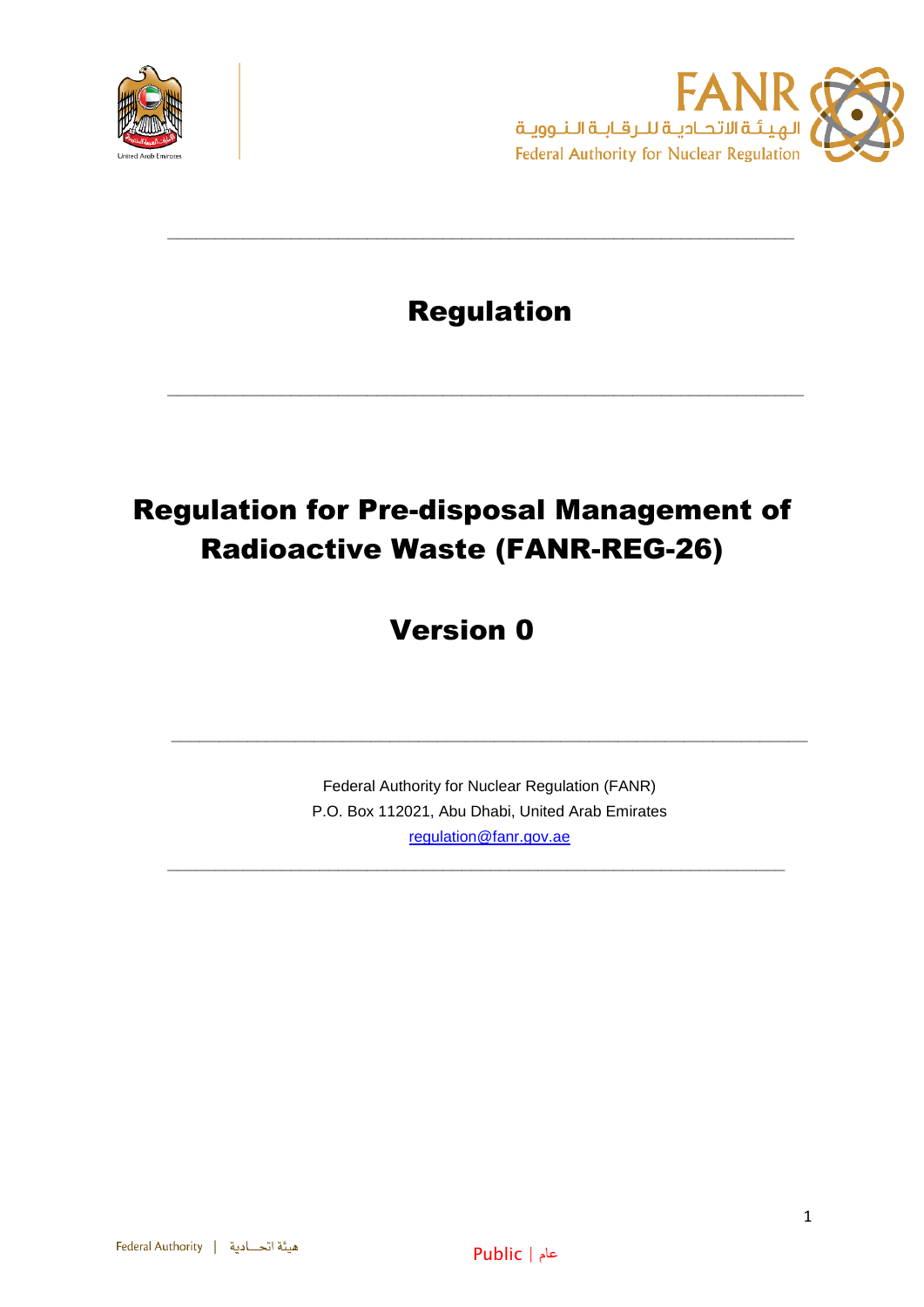



### Contents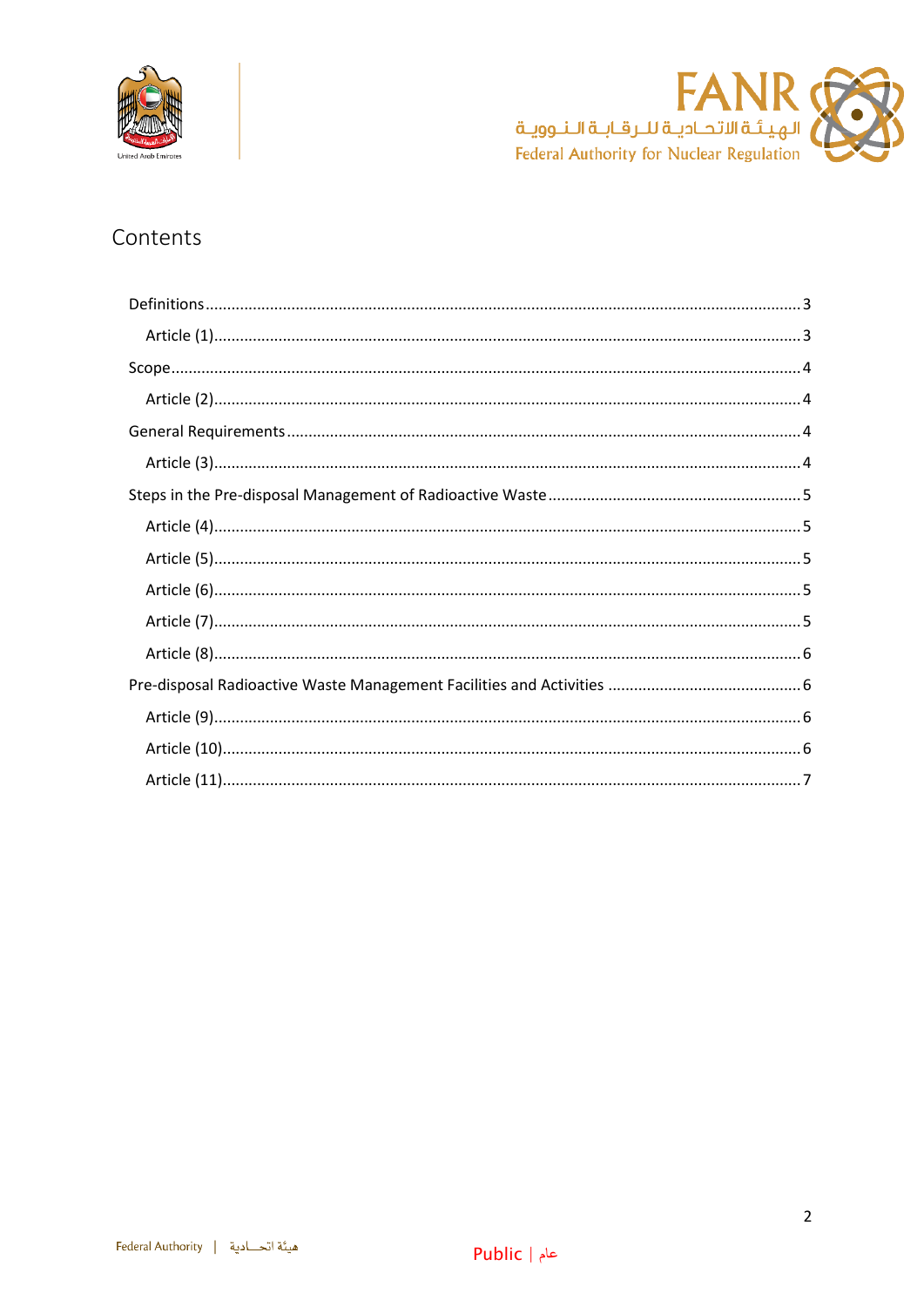



#### **Definitions**

#### **Article (1)**

<span id="page-2-1"></span><span id="page-2-0"></span>For purposes of this regulation, the following terms shall have the meanings set forth below. Other capitalised terms used but not defined herein shall have the meanings ascribed to them in Article 1 of the Federal Law by Decree No. 6 of 2009 Concerning the Peaceful Uses of Nuclear Energy (the Law):

| <b>Clearance</b>                          | Removal of Radioactive Material or radioactive objects<br>from any further Regulatory Control by the Authority.                                                                                                                                                                                    |
|-------------------------------------------|----------------------------------------------------------------------------------------------------------------------------------------------------------------------------------------------------------------------------------------------------------------------------------------------------|
| Conditioning                              | The Operations that produce a Waste Package suitable for<br>handling, transport, Storage and/or Disposal. Conditioning<br>may include the conversion of the Radioactive Waste to a<br>solid form, enclosure of the Radioactive Waste in<br>containers and, if necessary, provision of an Overpack. |
| Overpack                                  | A secondary (or additional) outer container for one or more<br>Waste Package(s) used for handling, transport, Storage<br>and/or Disposal.                                                                                                                                                          |
| <b>Pre-treatment</b>                      | Any or all operations prior to waste Treatment such as<br>segregation, chemical<br>collection,<br>adjustment<br>and<br>decontamination.                                                                                                                                                            |
| Pre-disposal                              | Any waste management steps carried out prior to Disposal<br>such as Pre-treatment, Treatment, Conditioning, Storage<br>and transport activities.                                                                                                                                                   |
| Processing of<br><b>Radioactive Waste</b> | Any operation that changes the characteristics<br>of<br>Radioactive Waste including Pre-treatment, Treatment<br>and Conditioning.                                                                                                                                                                  |
| <b>Safety Case</b>                        | A collection of arguments and evidence in support of the<br>Safety of a Facility or Activity including the findings of a<br>Safety Assessment and a statement of confidence in these<br>findings.                                                                                                  |
| <b>Treatment</b>                          | Operations intended to benefit Safety by changing the<br>characteristics of the Radioactive Waste. Three basic<br>Treatment objectives are (a) volume reduction (b) removal<br>of radionuclides from the Radioactive Waste (c) change of<br>composition.                                           |
| <b>Waste Package</b>                      | The product of Conditioning that includes the waste form<br>and any container(s) and internal barriers (e.g. absorbing<br>materials and liner) as prepared in accordance with<br>requirements for handling, transport, Storage and/or<br>Disposal.                                                 |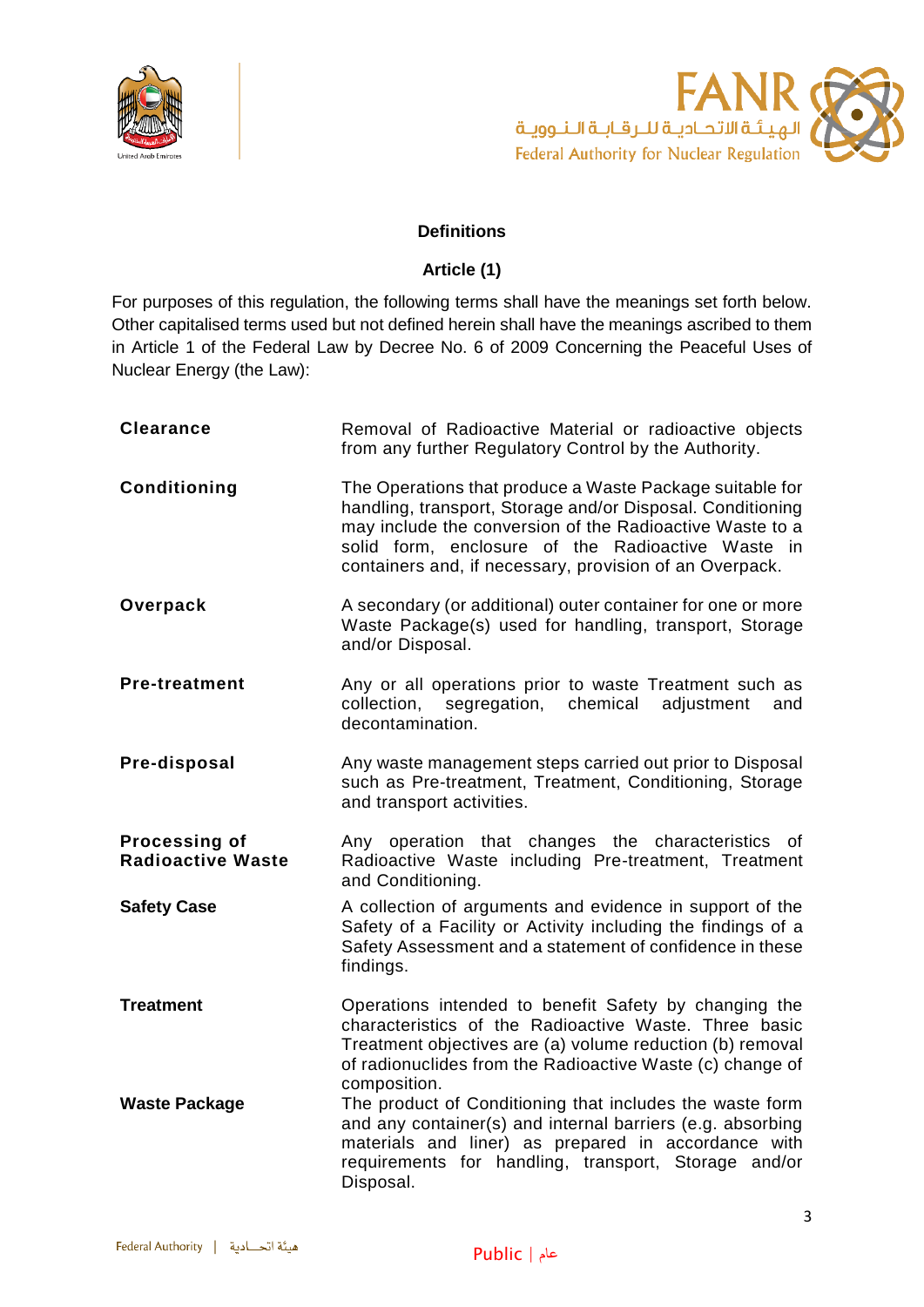



#### **Scope**

#### **Article (2)**

<span id="page-3-1"></span><span id="page-3-0"></span>This regulation addresses the Pre-disposal management of Radioactive Waste arising from a Regulated Activity with Regulated Material other than in Nuclear Facilities. The requirements for the Pre-disposal management of Radioactive Waste from Nuclear Facilities are in the Authority's Regulation for Radiation Protection and Predisposal Radioactive Waste Management in Nuclear Facilities (FANR-REG-11). The requirements for Disposal are not included in this regulation.

#### **General Requirements**

#### **Article (3)**

- <span id="page-3-3"></span><span id="page-3-2"></span>As determined by Article 40(1) of the Law, the Licensee is responsible for the safe management and Storage of Radioactive Waste from its generation until its delivery to the entity designated by a decision of the Cabinet of State for the purpose of Disposal.
- 2. The Licensee is responsible for the Safety of Pre-disposal Radioactive Waste Management Facilities and Activities. The Licensee shall carry out a Safety Assessment and shall develop a Safety Case for each identified waste stream and shall ensure that the siting, Design, Construction, Commissioning, Operation, shutdown and Decommissioning of the Pre-disposal Radioactive Waste Management Facilities are carried out in compliance with this regulation.
- The Licensee shall implement measures to ensure an integrated approach to Safety, security and safeguards in the Pre-disposal management of Radioactive Waste.
- The Licensee shall take into account interdependences among all steps in the Predisposal management of Radioactive Waste as well as the impact of the anticipated Disposal option as it becomes known so that the Safety, security and safeguards aspects and the effectiveness of the Pre-disposal management of Radioactive Waste may be considered in an integrated manner.
- The Licensee shall maintain an up-to-date inventory of all Radioactive Waste that is generated, stored or transferred by or on behalf of the Licensee.
- The Licensee shall apply the protection and Safety programme established in accordance with Article (12) of Regulation 24 for Basic Safety Standards for Facilities and Activities involving Ionising Radiation other than in Nuclear Facilities (FANR-REG-24), as applicable for all steps and elements of the Pre-disposal management of Radioactive Waste.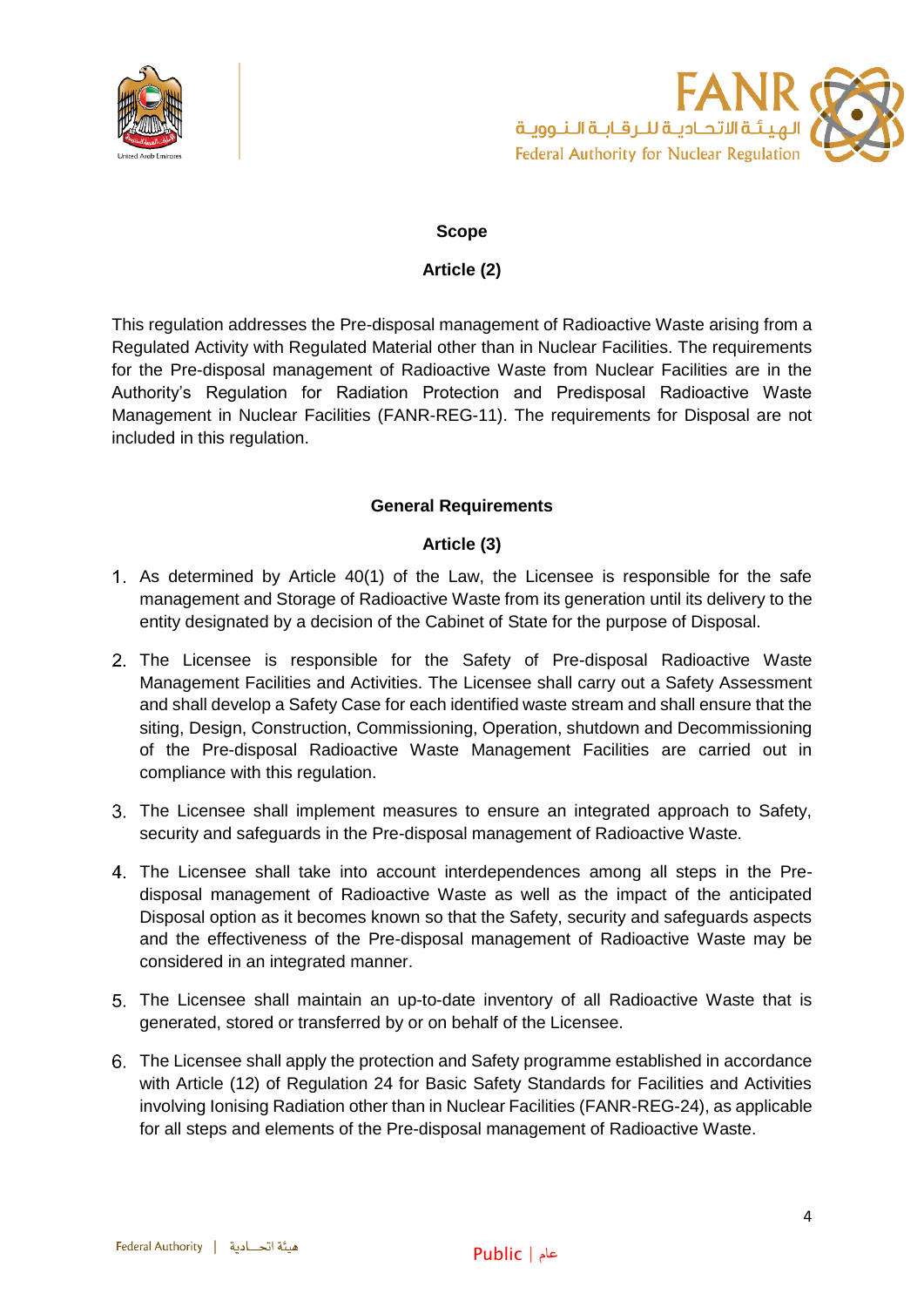



#### **Steps in the Pre-disposal Management of Radioactive Waste**

#### **Article (4)**

- <span id="page-4-1"></span><span id="page-4-0"></span>The Licensee shall identify and control all Radioactive Waste and keep Radioactive Waste to the minimum practicable.
- 2. The Licensee shall consider the authorised Discharge of effluents and the Clearance of material after Processing and/or a sufficiently long period of Storage in accordance with Article (6) of FANR-REG-24.
- The Licensee shall consider re-using and recycling the material provided that Radiation Protection objectives are met in accordance with Article (6) of FANR-REG-24 in order to reduce the amount of Radioactive Waste that needs further Processing or Storage.

#### **Article (5)**

<span id="page-4-2"></span>The Licensee, at the various steps in the Pre-disposal management of Radioactive Waste, shall:

- characterise the Radioactive Waste in terms of its physical, mechanical, chemical, radiological and biological properties; and
- classify it appropriately, including from the perspective of its future disposal.

#### **Article (6)**

<span id="page-4-3"></span>With regard to the Processing of Radioactive Waste that is unsuitable for authorised Discharge, authorised use or Clearance, the Licensee shall take into account the characteristics of the Radioactive Waste and the demands imposed by Pre-treatment, Treatment, Conditioning, transport, Storage and Disposal of the Radioactive Waste. The Licensee shall design and produce Waste Packages so that the Radioactive Material is appropriately contained during both normal Operation and in Accident conditions that could occur in the handling, Storage, transport and Disposal of the Radioactive Waste.

#### **Article (7)**

- <span id="page-4-4"></span>1. The Licensee shall store Radioactive Waste in such a manner that it can be inspected, monitored, retrieved and preserved in a condition suitable for its subsequent management. The Licensee shall take due account of the expected period of Storage and apply, to the extent possible, passive Safety and security features.
- For long-term Storage, the Licensee shall take measures to prevent degradation of the Radioactive Waste containment.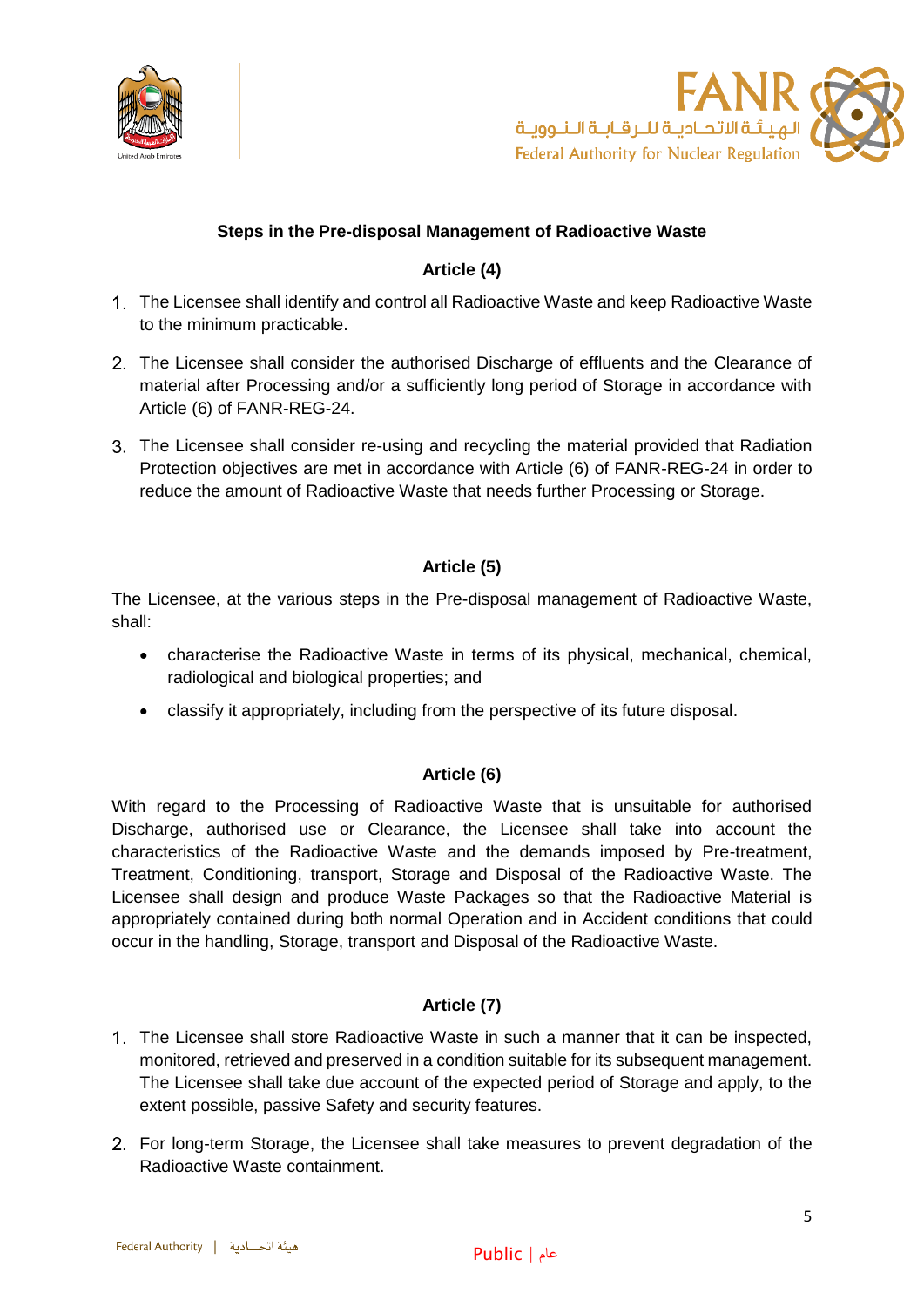



Appropriate environmental monitoring shall be implemented by the Licensee to periodically confirm the integrity of the Radioactive Waste containment. The frequency of monitoring shall be approved by the Authority.

#### **Article (8)**

<span id="page-5-0"></span>The Licensee shall ensure that Radioactive Waste Packages and unpackaged Radioactive Waste that are accepted for Processing or Storage conform to criteria that are consistent with the Safety Case required by Article (9) below.

#### **Pre-disposal Radioactive Waste Management Facilities and Activities**

#### **Article (9)**

- <span id="page-5-2"></span><span id="page-5-1"></span>The Licensee shall prepare a Safety Case and a supporting Safety Assessment for the development and Operation of any Pre-disposal Radioactive Waste Management Facilities and Activities. The Licensee shall review and update the Safety Case and its supporting Safety Assessment as necessary and as requested by the Authority.
- The Licensee shall include in the Safety Case a description of how all the Safety aspects of the site, the Design, Operation, shutdown and Decommissioning of the Facility and the managerial controls satisfy the requirements of this regulation.
- The Licensee shall ensure that the Safety Case and its supporting Safety Assessment are documented at a level of detail and to a quality sufficient to demonstrate Safety, to support the decision at each stage of the development of the Facility and to allow for the independent review and approval by the Authority of the Safety Case and Safety Assessment. The documentation shall be clearly written and shall include justification for the approaches taken in the Safety Case.
- The Licensee shall carry out periodic Safety reviews and shall implement any Safety upgrades arising from this review and from operating experience. The results of the periodic Safety review and operating experience shall be reflected in the updated version of the Safety Case for the Facility.

#### **Article (10)**

<span id="page-5-3"></span>The Licensee shall ensure that any Pre-disposal Radioactive Waste Management Facilities shall:

be located and designed so as to ensure Safety and security for the expected operating lifetime of the Facility under both normal and possible Accident conditions and for their Decommissioning;